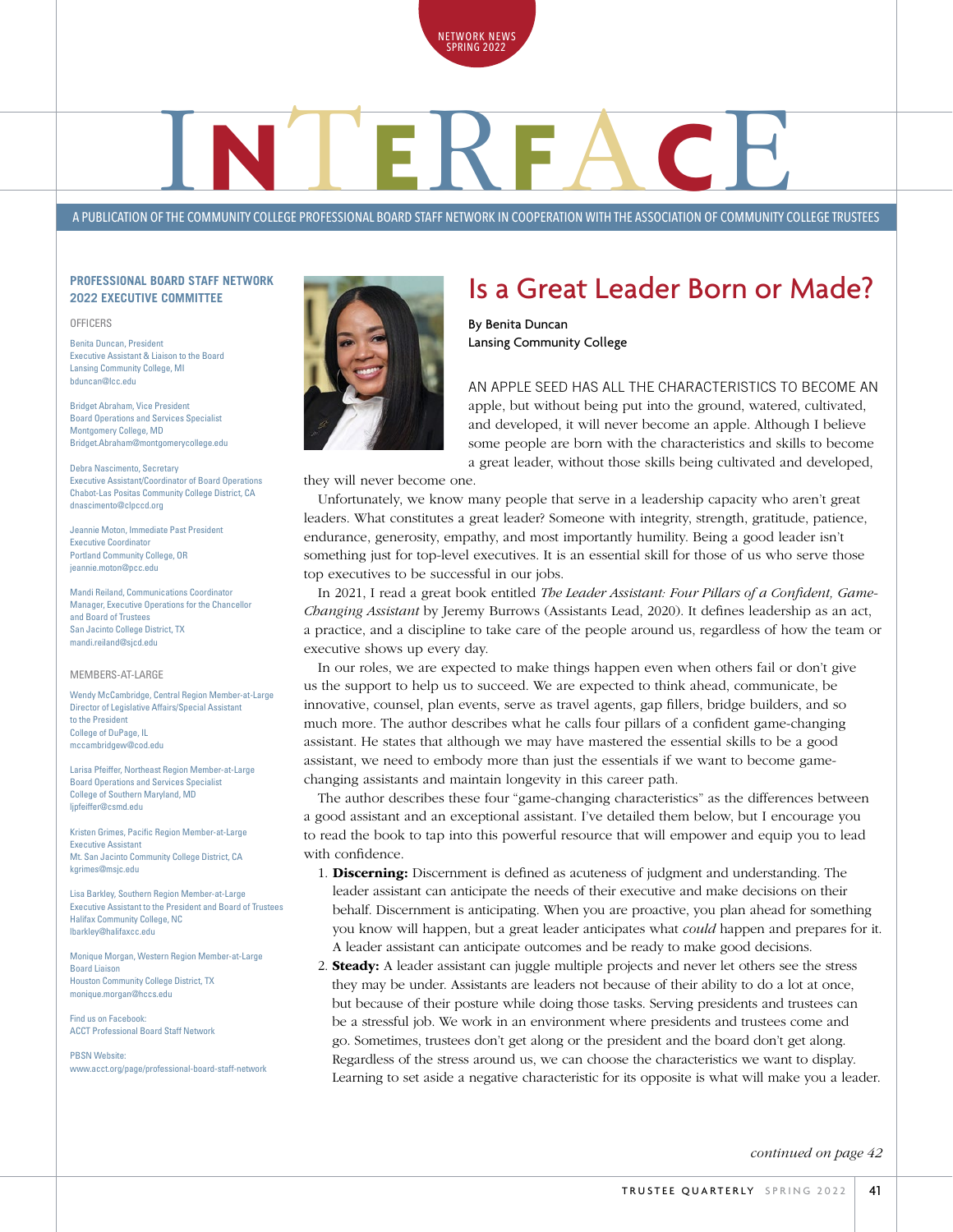

# I**N**T**E**R**F**A**C**E

A PUBLICATION OF THE COMMUNITY COLLEGE PROFESSIONAL BOARD STAFF NETWORK IN COOPERATION WITH THE ASSOCIATION OF COMMUNITY COLLEGE TRUSTEES

*continued from page 41*

- 3. Confidence: As PBSN members, we are in contact with the most confident people on our campuses. How can we expect to lead if we lack confidence in our ability to get the job done? That's why being connected to the PBSN and other professional organizations is important to building our network of resources. Assistants are often given tasks with no instruction book, but a leader assistant will use their network and resources to figure it out. A downfall of having confidence is relying on compliments to validate who we are. True leaders don't look for validation through accolades because we may never receive them. As leader assistants, we must focus on the invaluable service that only we can provide.
- 4. Humble: An assistant leads in the trenches, working confidently yet humbly, side by side with their executive and peers, not exerting power or control, but influence and diplomacy. Many people lack humility, but humility is what keeps you grounded. In his book *The Purpose Driven Life: What on Earth Am I Here For?* (Zondervan, 2013), Rick Warren states that "humility is not thinking less of yourself, but thinking of yourself less." When we are truly humble, we're driven by the work we do for others and not the recognition we receive from them. When recognition does come, the feeling you get is not pride, but gratefulness. PBSN members, be encouraged! You may not have been born a great leader, but you can certainly master these characteristics to become one!



The 2022 Professional Board Staff Network Executive Committee